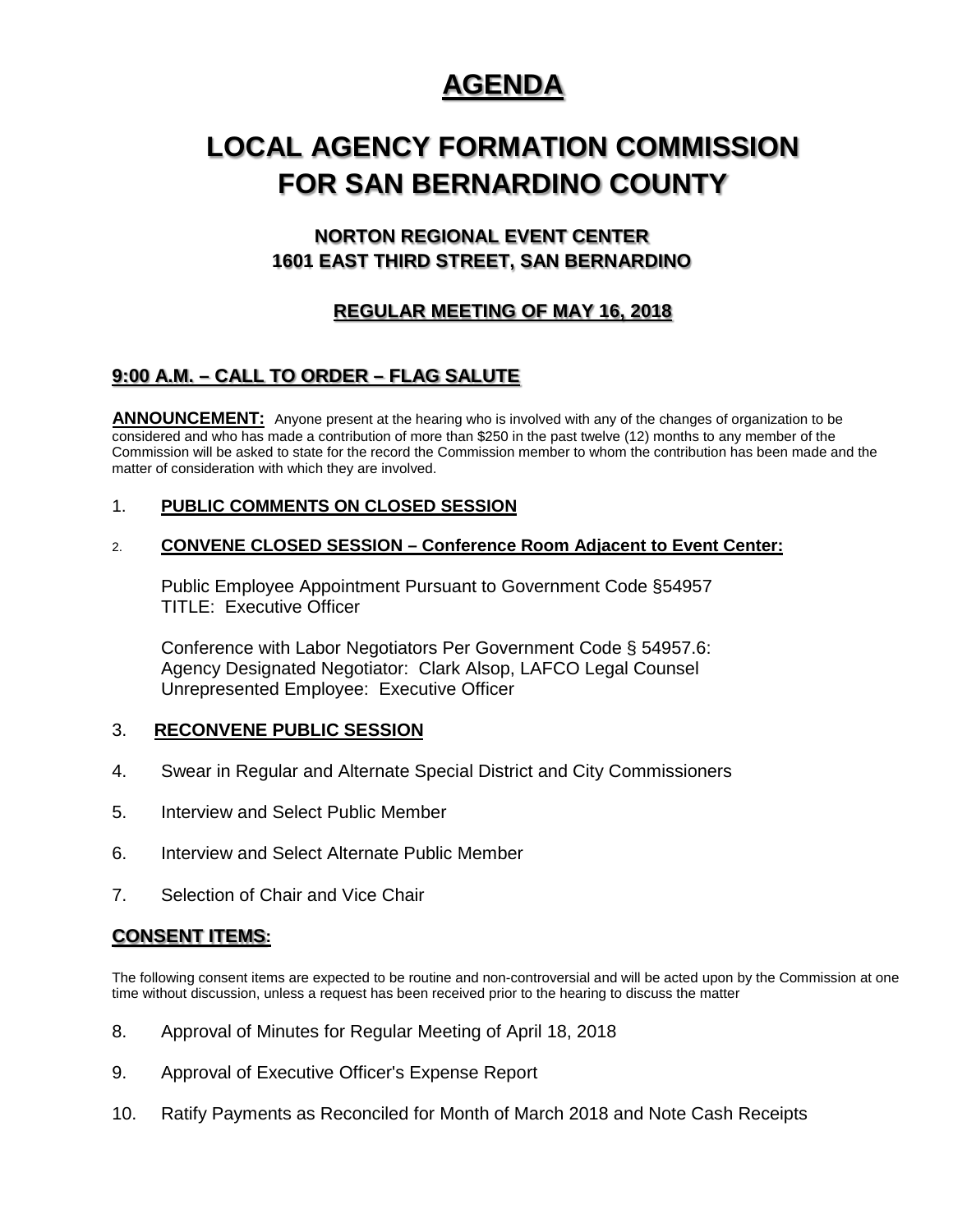11. Consent Items Deferred for Discussion

#### **PUBLIC HEARING ITEMS:**

- 12. Fiscal Year 2018-19 Final Budget Review to include the Following:
	- a. Consideration of (1) CEQA Statutory Exemption for Schedule of Fees, Deposits and Charges Revisions; and (2) Review and Adoption of Schedule of Fees, Deposits, and Charges Effective June 1, 2018
	- b. Review and Adoption of Final Budget for Fiscal Year 2018-19 including the Apportionment for Independent Special Districts, Cities and the County
- 13. Consideration of: (1) CEQA Statutory Exemption for LAFCO 3217 and (2) LAFCO 3217 Sphere of influence Amendment for San Bernardino County Fire Protection District (expansion) and Hesperia Fire Protection District (reduction to zero sphere of influence)
- 14. Consideration of: (1) CEQA Statutory Exemption for LAFCO 3218 and (2) LAFCO 3218 Reorganization to include Annexations to the San Bernardino County Fire Protection District, its North Desert Service Zone and Apple Valley Fire Protection District, Detachments from Hesperia Fire Protection District and Apple Valley Fire Protection District and Divestiture of Fire Protection, Emergency Medical Response and Ambulance Service from the Hesperia Fire Protection District (Hesperia Fire Protection District area)

#### **INFORMATION ITEMS:**

- 15. Legislative Update Report
- 16. Executive Officer's Oral Report
	- a. New Proposals Received
	- b. Update on Proposals Filed with LAFCO
- 17. Commissioner Comments

(This is an opportunity for Commissioners to comment on issues not listed on the agenda, provided that the subject matter is within the jurisdiction of the Commission and that no action may be taken on off-agenda items unless authorized by law.)

#### 18. Comments from the Public

(By Commission policy, the public comment period is limited to five minutes per person for comments related to other items under the jurisdiction of LAFCO not on the agenda.)

The Commission may adjourn for lunch from 12:00 to 1:30 p.m. The Commission may take action on any item listed in this Agenda whether or not it is listed for Action. In its deliberations, the Commission may make appropriate changes incidental to the above-listed proposals.

Materials related to an item on this Agenda submitted to the Commission or prepared after distribution of the agenda packet will be available for public inspection in the LAFCO office at 1170 West Third Street, Unit 150, San Bernardino, during normal business hours, on the LAFCO website at www.sbclafco.org, and at the hearing.

Current law and Commission policy require the publishing of staff reports prior to the public hearing. These reports contain technical findings, comments, and recommendations of staff. The staff recommendation may be accepted or rejected by the Commission after its own analysis and consideration of public testimony.